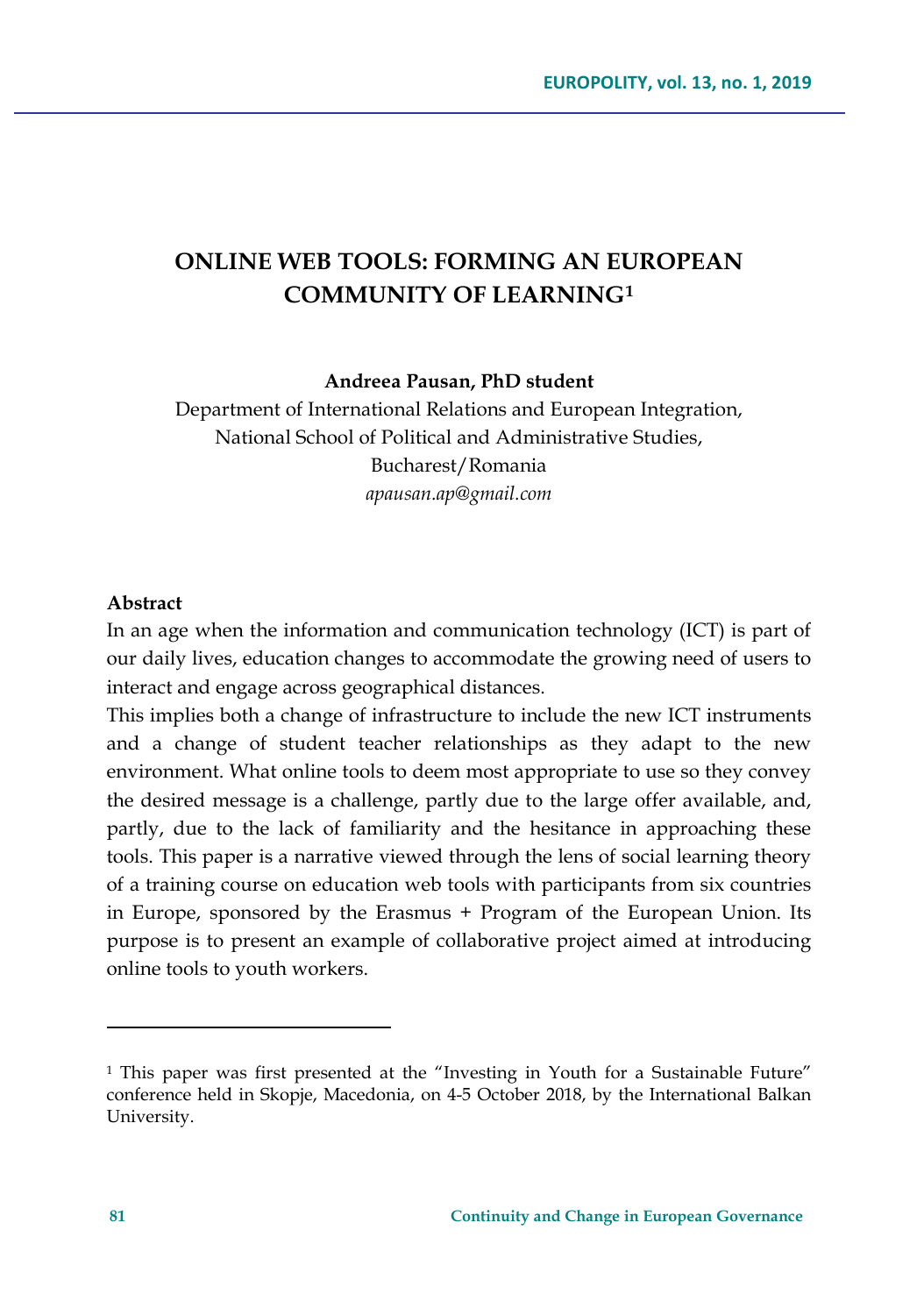The five different projects presented at the end, as well as the feedback from the participants, confirm this type of program answers a need of educators to know more about online tools. Furthermore, the incipient stages of building a community were exhibited. This facilitated learning and collaboration, while allowing the participants to create valuable artefacts.

Methods: The paper used the researcher's journal and observations, artefacts created during the exercises, feedback from the students at the end of the training, and reflexive letters from participants and organisers after the group training was completed. All this information was organized into a narrative that showed what happened during the one-week training, with focus on collaborative learning.

#### **Keywords**

Collaborative learning, community of learning, digitalisation, online tools

# **1.INTRODUCTION**

In an age when the World Wide Web is part of our daily lives, how education is done is shifting to incorporate the information and communication technology (ICT) and to accommodate the growing need of users to interact and engage across geographical distances. To accomplish this change, both a change of infrastructure to include the new ICT instruments and a change of student teacher relationships as they adapt to the new environment are required.

#### 1.1.Background

Choosing as the most appropriate to convey the desired message is a challenge, in part due to the large offer available, and, in part, due to the lack of familiarity and the hesitance in approaching these tools.

Teachers, trainers, youth workers and policy makers within the European Union (EU) have been working together to address this challenge with the Europe 2020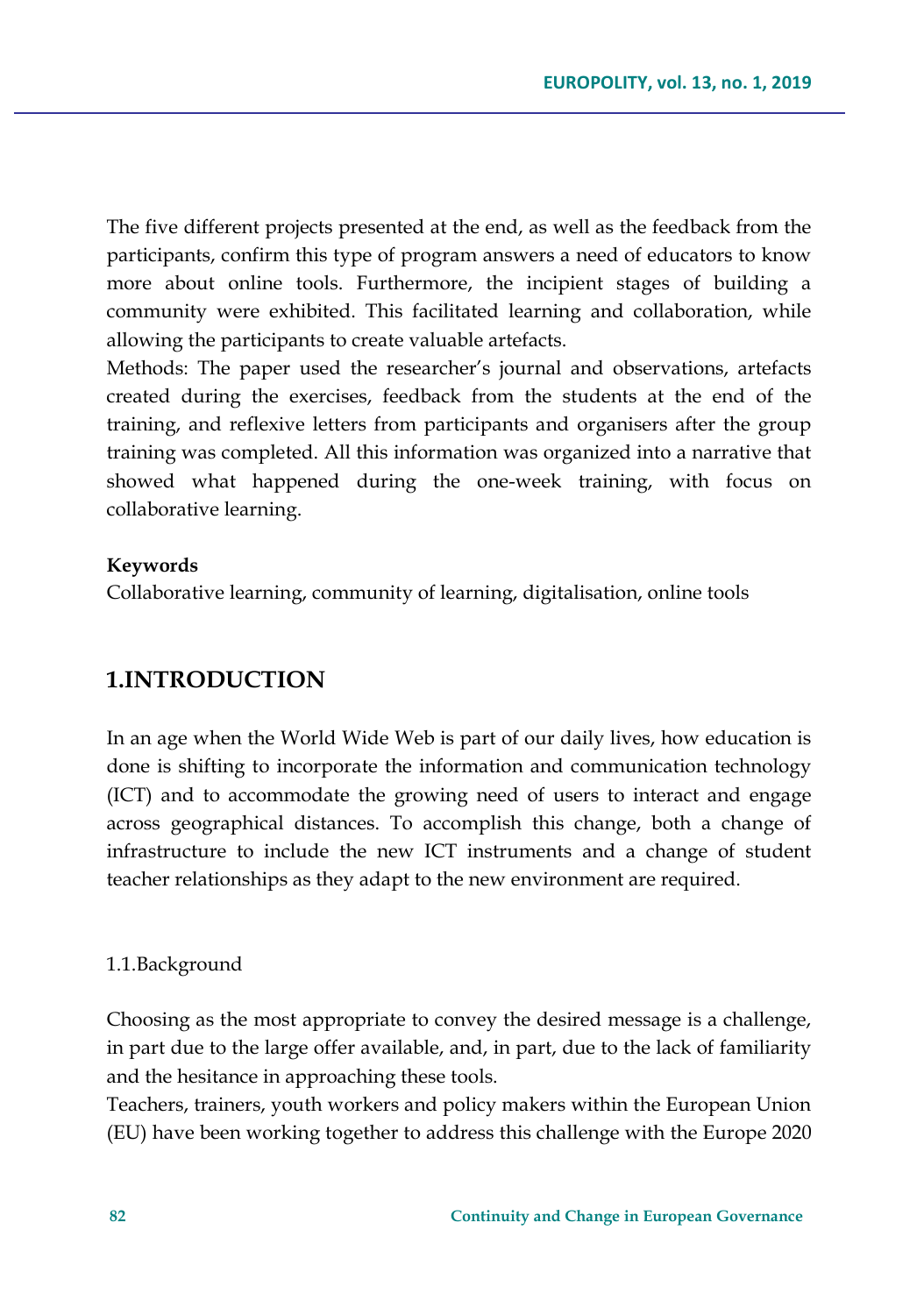program aimed at smart, sustainable growth, social inclusion, and reduction of poverty through, among other key-points, creating a digital agenda, encouraging youth mobility, increasing the number of higher education adult graduates while decreasing the rate of early school leavers, improving economy by streamlining resources, and using energy coming from renewables, together with lowering the greenhouse gas emissions by 20% (The European Commission 2018).

An important pillar of the Europe 2020 vision is education, alongside training, youth and sports, all covered by the Eramus + program. Under its Key action 2 for " sharing, developing and transferring innovative practices in education, training and youth provision between participating countries" (Erasmus+, 2018), the Spanish National Agency financed the training course named EducatiON LINE whose aim was to promote digital tools for education and to help youth workers become familiar with different online tools and how to use them effectively. The one-week course is part of a larger project called TURN Online, implemented by seven NGOs in six countries: iWith.org (Spain), GEYC (Romania), INPRO (Poland), Alternativi International (Bulgaria), PROJUVEN (Spain), Intermedia Knowledge Transfer (Greece) and Egyesek (Hungary). The goal of this project is to encourage youth organisations to use digital tools in their work so they be able to increase their digital footprint and attract a larger audience in the online space. Youth work aims at "safe premises and support for informal social and independent activities" , while digitalizing youth work makes "possible to reach more young people, it lowers young people's threshold of participating and exerting influence and it provides easy-to-use channels for young people's free-time pursuits and interaction" (Kiviniem and Tuominen, 2017, p. 18) The aim of the course was for participants to acquire knowledge about online tools, together with skills and confidence to develop elearning courses on their own.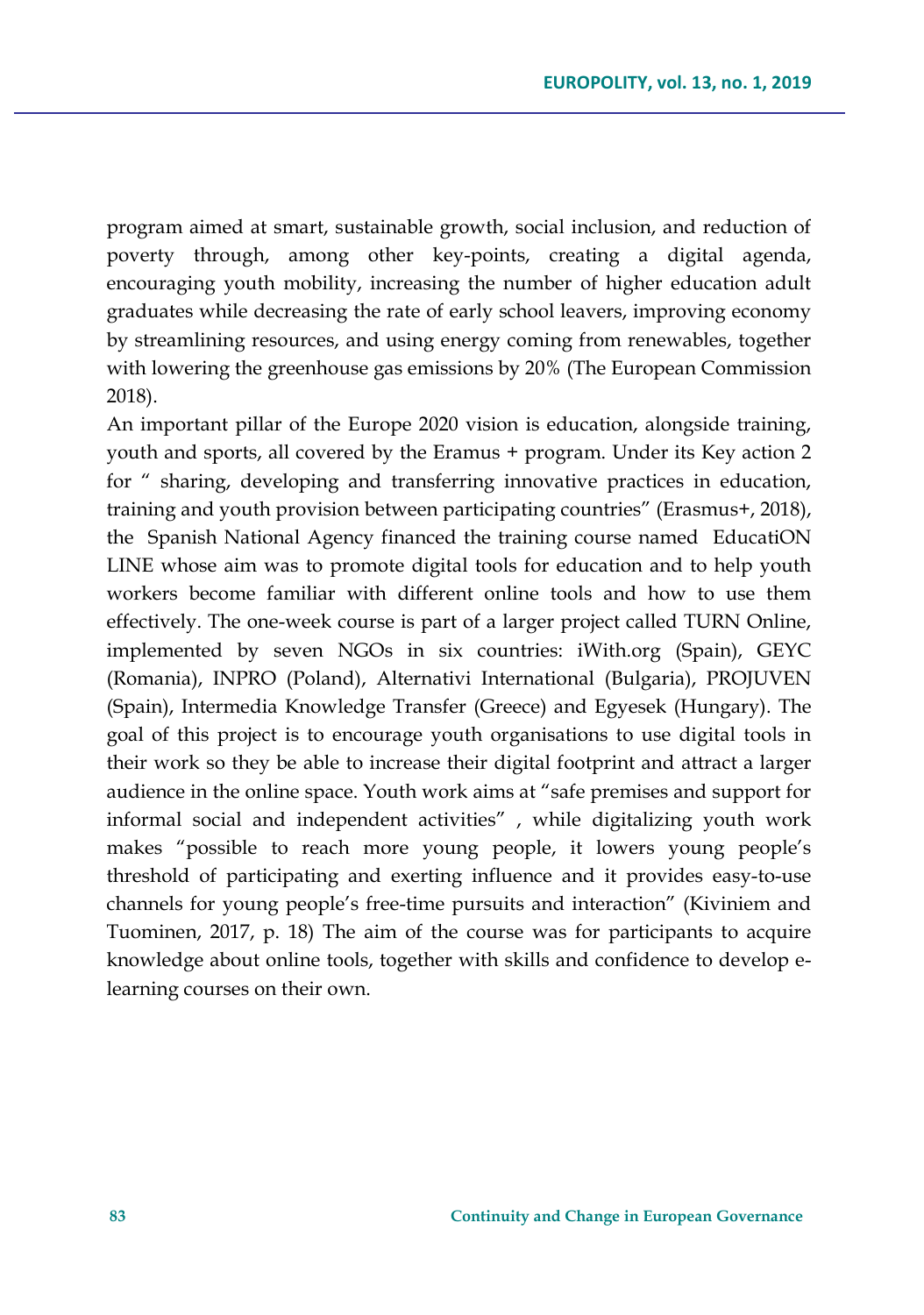# **2.LITERATURE REVIEW**

2.1.Social learning

Social learning theory points out that learning achieves value in a social environment, where experience and knowledge is shared among different people whose contexts intersect to create understanding and meaning. Meaning is created through practice in everyday life and is located in a process called by Etienne Wenger "the negotiation of meaning", a transformative duality between participation (living and interacting in the world) and reification (creating artefacts) (Wenger 1999, 52). He proposed and developed the model of communities of practice (CoP) by joining the concepts of community - which is not new: people have been gathering into community for safety and food since the beginning of humanity - and practice: a shared interest, domain, repertoire (Wenger 1999, 2002; Wenger, Trayner and de Laat 2011). CoPs have three key components: domain, practice, and participants. CoPs are characterized by trust and engagement with the goal to improve learning and create value (Wenger, Trayner and de Laat 2011).

Originally based on the apprenticeship model (Lave 2002) where new-comers would enter the community at its periphery and move towards a more centric position while learning to speak the community idiom and gain expertise, thus using learning as an "evolving from of membership" (Lave 2002, 52), the CoP concept grew to encompass identity transformation and reconciliation, multimembership, boundary negotiation (Wenger 1999) and was used as framework for analysis in different areas of education (McDonald editor and Cater-Steel editor, 2017), health professionals (Andrew *et al.* 2009), business and management (Draper 2013).

As one of the key ingredients to make a viable CoP is building trust and personal relationships to develop practice and " craft intimacy" (Wenger 2002, 123), the model has mainly been used and investigated in face-to-face environments. With the rapid proliferation of digital technologies and social media (STATISTA - The Statistic Portal 2018) CoP is crossing into the online domain, connecting across geographies and creating networks which "constitute a new technological support for sociability"(Scherer Bassani 2011). In order to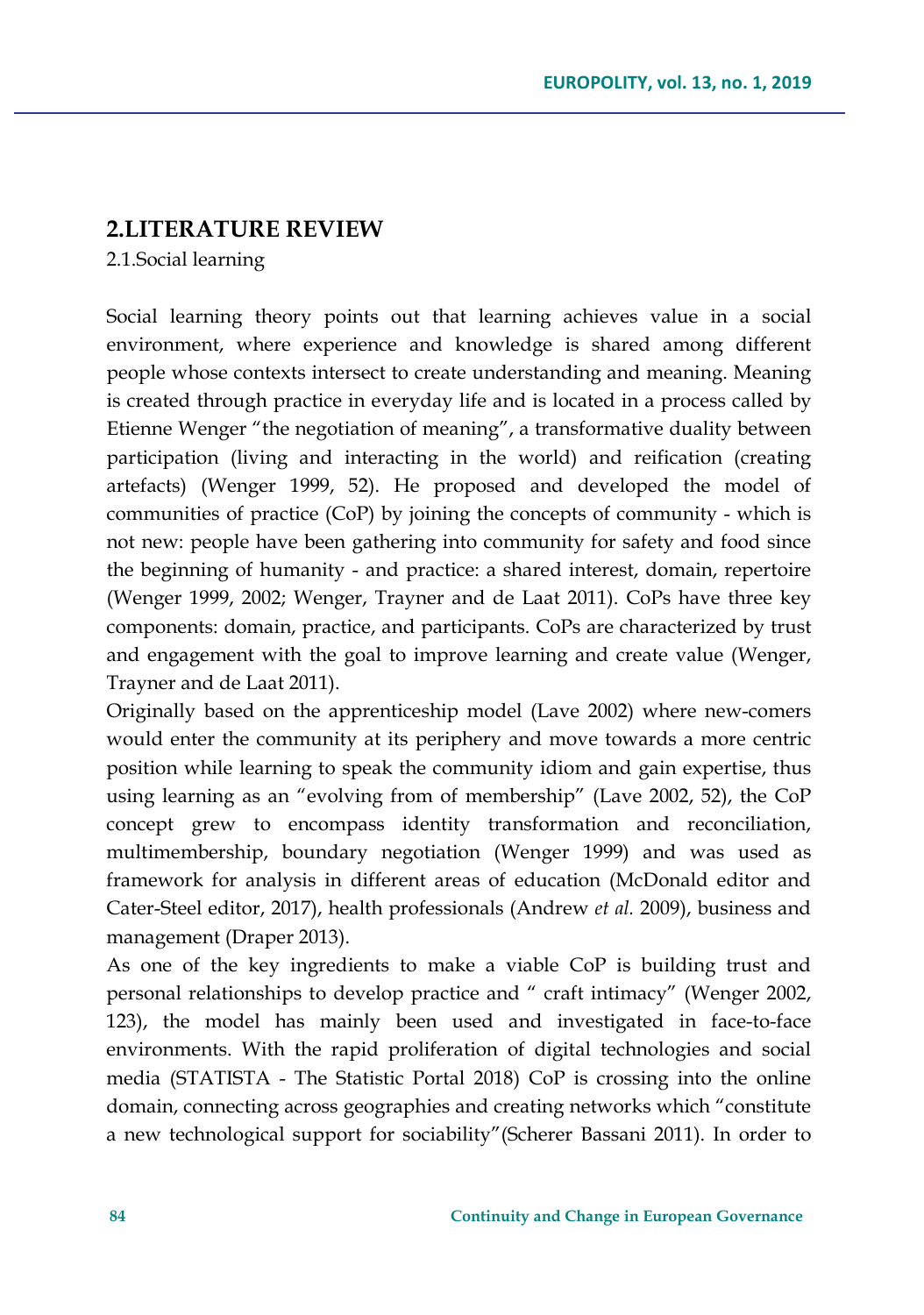connect to the online network to become part of the community and create a community of practice, participants need the learn how to use the tools available.

This paper argues that the participants in the training course displayed the characteristics of the second stage of CoP creation: "coalescing", in which the group is exploring the domain and building trust, bouncing ideas and experiences off each other and discovering the benefits of mutual support.(Wenger 2002, 82–85). It is a fragile stage when individuals discover the value of collaborative enterprise and of pooling resources to achieve common goals.

## 2.2.Scaffolding and affordances

Bruner stipulated that learning is an active process in which learners build new meaning based on their existing knowledge. Social learning provides the scaffolding (Bakhurst and Shanker 2001) necessary to negotiate meaning and create value successfully.

The term "affordances" coined by Gibson will be used for the online tools that are both subject of the course and object of the final projects. In view of recent research, "extending the notion of affordances from 'action possibilities' to 'transaction possibilities' gives agency to both learner and technology, and recognises the important contribution of the digital environment to the learner experience" (Osborne 2014).

The researcher analyses the contribution that online affordances have in scaffolding the participants transition from users-apprentices to creatorsteachers of online meaning. Besides using newly discovered applications to create online content based on personal ideas/experiences, the sharing of all course materials and information was done using social media, namely a Facebook group. This allowed a seamless blending between individuals and technology, allowing the participants to the full experience of the education act of the future,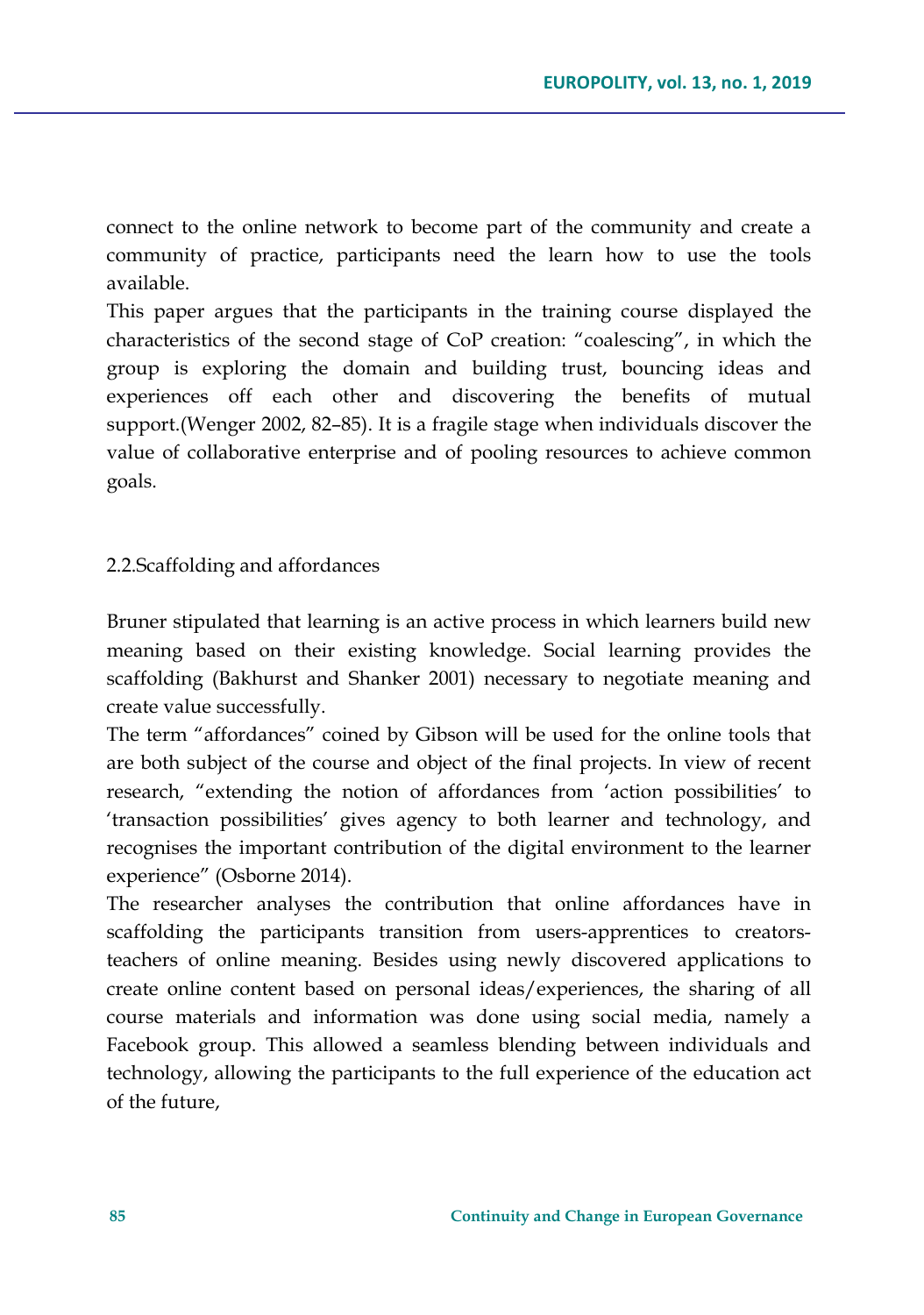#### 2.3.Non-formal learning

The course was designed to respond the need in a non-formal learning area, defined as intentional "learning embedded in planned activities that are not explicitly designated as learning, but which contain an important learning element." (Colardyn and Bjornavold 2004, 71) Although formal and non-formal education have been designated competing paradigms, research suggest they intertwine in most learning situations, in terms of processes, purposes, location, and content (Colley, Hodkinson and Malcolm 2002). With this in mind, the outcomes of the training described in the article are arguably applicable to any educational environment.

## **3.METHODOLOGY**

The paper used the researcher's journal and observations, materials from the course, artefacts created during the exercises, feedback from the participants at the end of the training, and reflexive letters from participants and organisers after the group training was completed. The relevant information was analysed and compiled into a narrative aimed at conveying the experiences of the participants during the one-week training, with focus on collaborative learning. The narrative was considered the optimal choice to show the experiences of the course in the context in which they were created. Consequently, this article is structured as a sequential narrative to describe the participants' gradual accumulation of knowledge about use of digital tools and to showcase the stages of community coalescing.

*"As human experiences that evolve over time, communities and networks have stories – how they started, what has happened since, what participants are trying to achieve. It is in the context of these narratives that one can appreciate what learning is taking place (or not) and what value is created (or not). Framing value creation through narratives emphasizes the importance of audience and perspective." (Wenger, Trayner and de Laat 2011, 15).*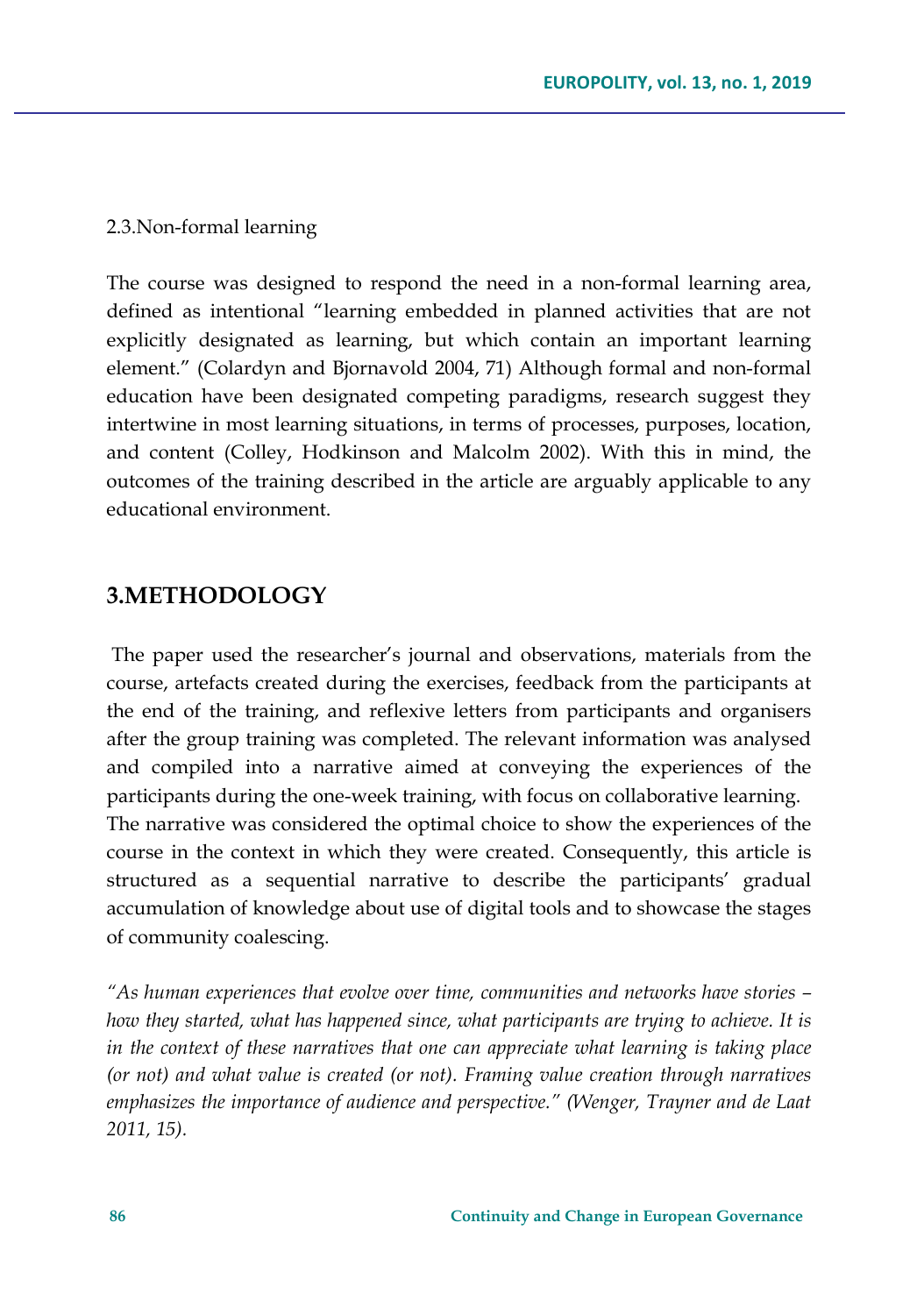## 3.1 The training course

The training called EducatiON LINE aim was to promote digital tools for education, to help youth workers become familiar with different online tools and how to use them effectively.

## *3.1.1 Location*

The training took place in Hungary, at approximately 90 km from Budapest, in Holloko, where the participants enjoyed being in the middle of nature and, at the same time, being in close proximity to a medieval castle and a village declared UNESCO heritage site.

## *3.1.2 Participants*

Thirteen people, nine females and four males, from six countries - Hungary, Spain, Poland, Romania, Greece and Bulgaria - participated in the training. They varied in age (from twenty-two to thirty-eight) and experience, the common denominator being the fact that they worked with youth in different roles. (see Appendix 1)

# **4.DISCUSSION AND FINDINGS**

The participants were selected by the sending organization based on their experience and connection to the field of youth education. Once the first phase was completed, the host organization in Spain, iWith, arranged a series of online interviews via Skype to assess the individual needs of the participants and to check availability for additional phases of the long-term project: blog, written guidelines.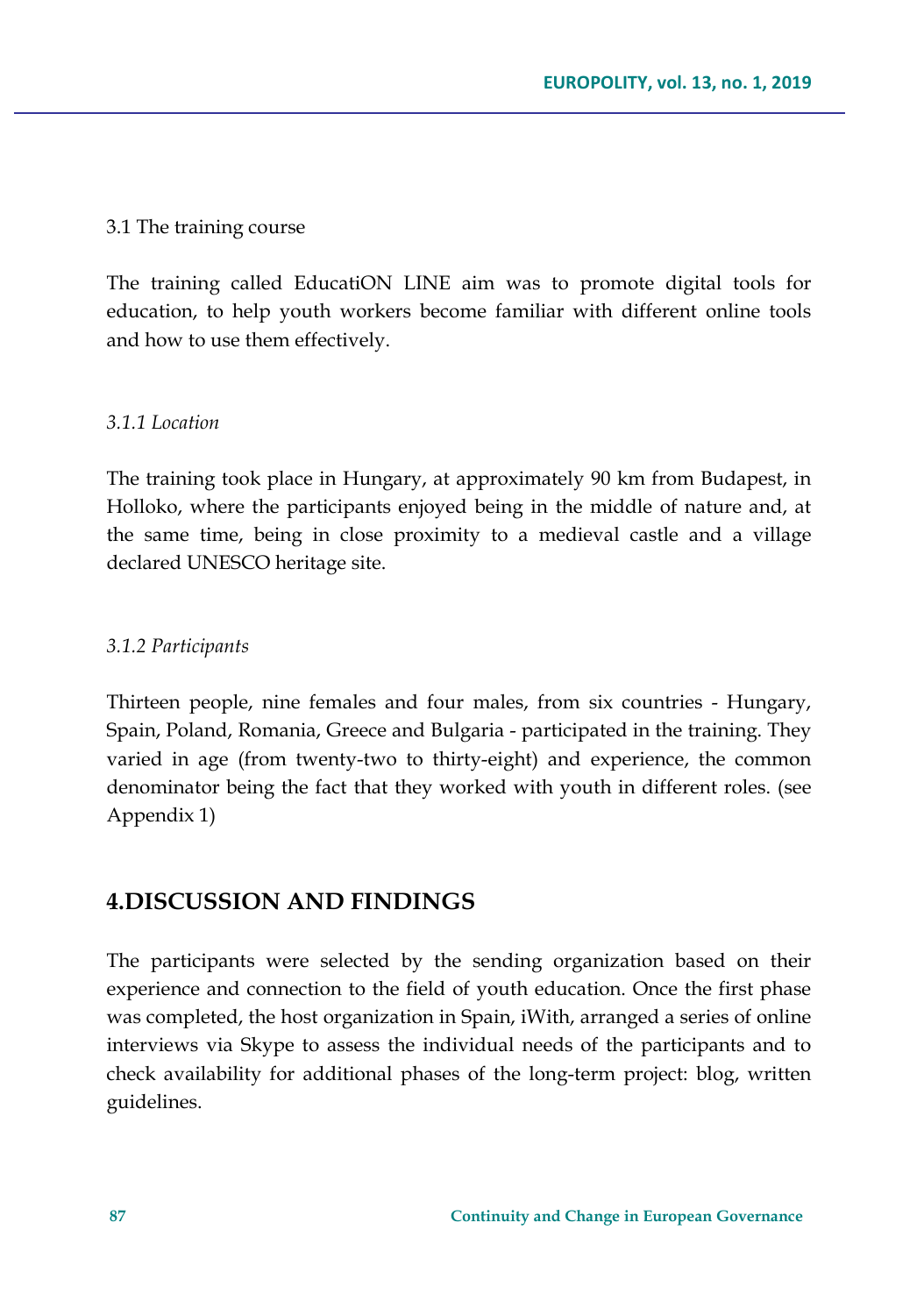This type of online introduction, through Skype, is used on regular bases to bridge individuals from different geographical locations working together on a project. The names were attached to faces and smiles and accents, and also allowed the organisers to assess some of the strengths and knowledge gaps the participants had related to the topic of the training. These first discussion were mentioned later in the course, letting the participants know the organisers paid attention to their needs, which created a sense of emotional comfort and connection.

#### 4.1. The training course

The introduction of the course and the presentation of the participants showed a very diverse group, with different levels of experience and multiple reasons for joining. From the crucible of initial intentions and hard work throughout the course, it would turn out to be an amazing sharing and boding experience that touched upon the cultural identity of everyone present.

From the very beginning, the course introduced two free apps none of the participants has ever used before (Boomerang and ActionBound) , while also calling for group action and collaboration in the form of a game, in open air, hunting locations and performing joined tasks where imagination, coordination, and team work were necessary. Learning by doing in a competitive setting (there was a set time for the tasks) in mixed teams composed of people of different backgrounds and cultures, with different personalities (hence the competitive streak) encouraged the participants to discuss, argue, propose scenarios, play roles in the videos, assume roles in the groups, all while testing a new tool and competing again the others in a game. It was quickly obvious who was the "father" and "mother" of the group, who was the creative one, who kept the time, who fooled around, and who veered off track to play. All in good humour, the participants started to know each other in a work environment, began developing relationships that would lead to collaborative project at the end of the course.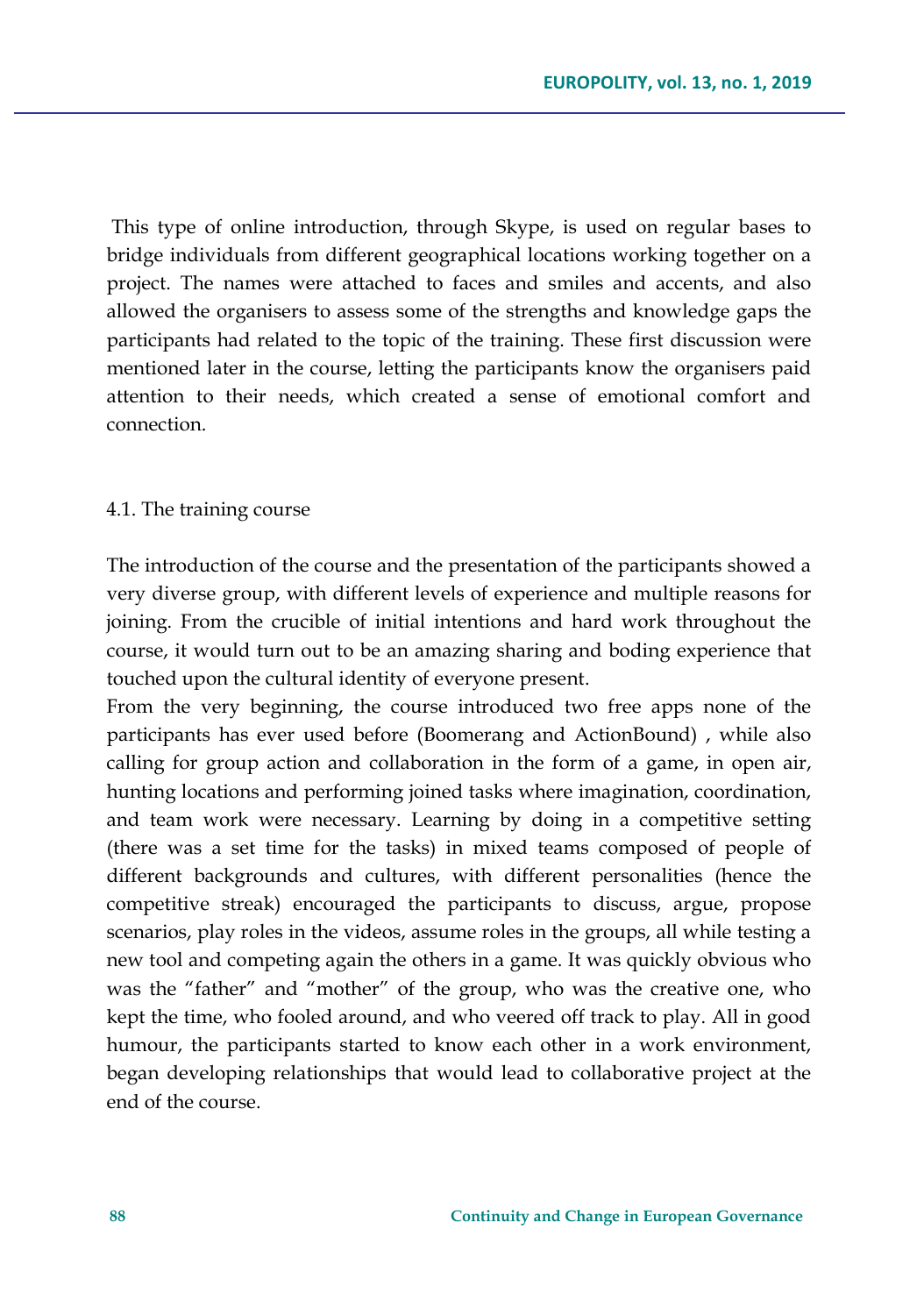The first step of the scaffolding process was made by showing affordances are easy and user-friendly, and they help create a space with laughter and goodwill.

During the next phases, each participant set their own personal goal which allowed them to focus on their individual journey. Both reflection on personal pursuits and exposure to online content in the form of trainings related to creating visual objects, using different types of online methods: Skype, YouTube, webinar, and MOOC afforded the participants the experience of different training material delivery methods. Sharing all feedback on the digital Pinup board created the visible digital context for collaboration, connection, and the potential of journey together, which is the first stage of community building (Wenger 2002).

With the experience of these different trainings and tools, the participants had different angles of performing online education and started and reflexive process on the quality of the education act that circled back to the vision and personal goals submitted previously. As a consequence, it helped enhance each participant's expertise on the course domain. Another side-effect was that raised some doubts on the level of expertise needed for the final projects: A, one of the volunteers from Macedonia, stated he was feeling "lost"; even if he considered himself a proficient social media user, the insight into the different affordances uncovered areas he was ignorant of. His comment triggered recognition of the same feelings for the majority of the participants, who admitted freely both their difficulties in searching and choosing adequate online tools, as well as hope and expectation these will be overcome in the next days.

During the second day of training, using the metaphor of an ocean and different type of e-learning as islands, the participants reflected on their personal understanding of the concept of online learning (or e-learning), as well as how to use digital tools in their local context, followed by testing and assessing six collaborative instruments: Kahoot, Google forms, Big Blue Button, Padlet, Edmodo, and Google Classroom.

The process was not without difficulties, as the participants discovered strengths and weakness of each tools, as well as the challenge of deciding which education context and audience are appropriate for each tool. A checklist named VERA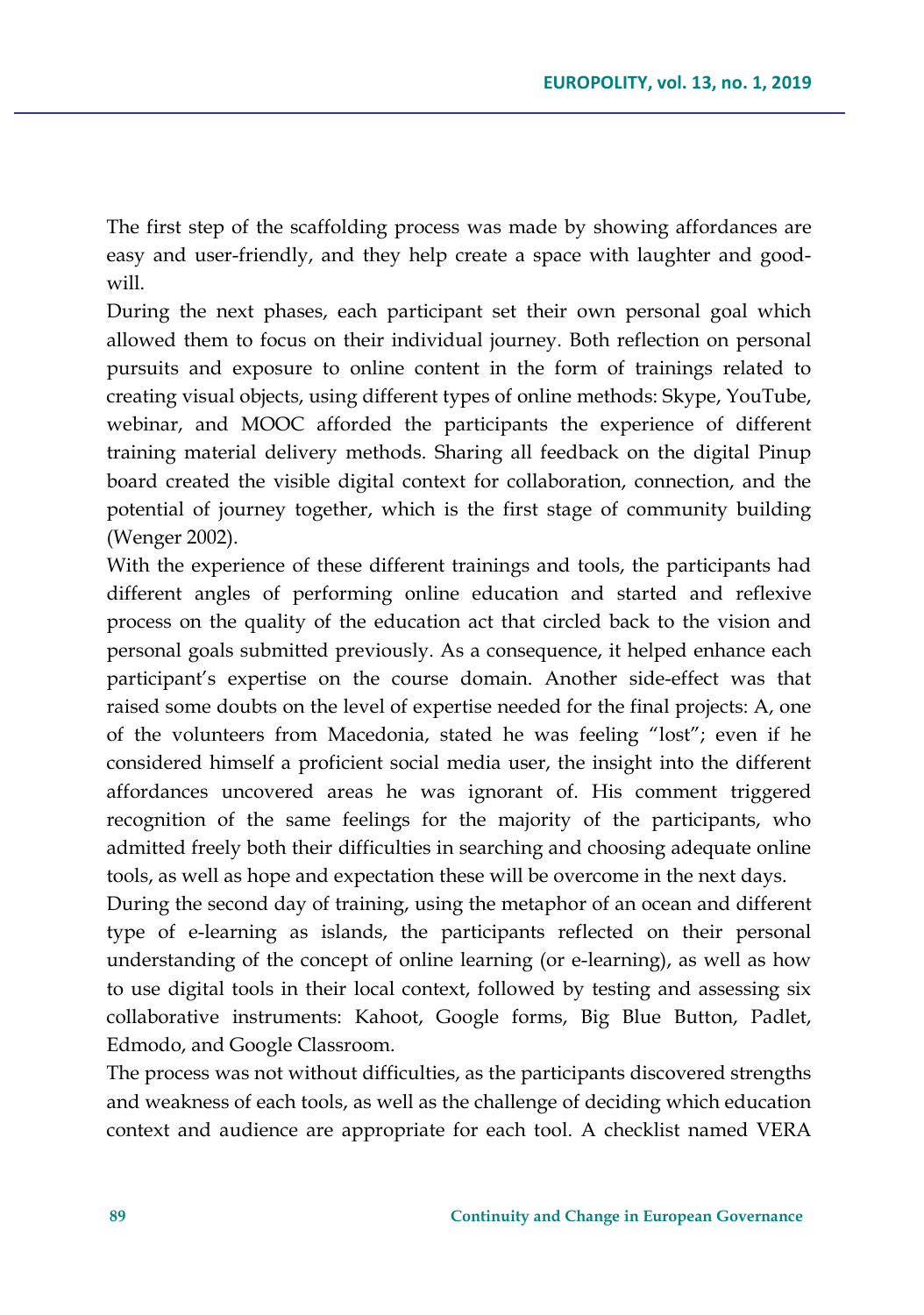("Very Easy Review for Apps) was used to assess the various affordances. (Appendix 2). Although the majority of the features of each tool were user friendly, some (Padlet, Google Forms) were more intuitive than others, others (Big Blue Button, Kahoot) were more suitable for a specific activity (webinars, games), and some (Edmodo, Google classroom) required additional time allocated for learning.

Another challenge ensued at the time of explaining the applications to the group and having them go into the sites, logging in, and solving the proposed exercises. It became apparent that online students need to take extra time to access the online tools, to become familiar with the layout of the course, to test and troubleshoot the eventual errors, not accounting for technical difficulties or those related to Internet connection/ bandwidth. The testing and subsequent presentation gave the participants insight into the preparation time, skills, and patience needed to set up and facilitate online courses, in contrast with the faceto-face environment.

At this point in the course, the participants started connecting more, discussing projects and sharing personal information in the free time, as well bringing out their experiences and background during the activities and the debriefing sessions. Contrary opinions were also heard, particularly in understanding the meaning of the steps of the activities. The facilitators watched closely and intervened in the discussion, providing additional information and/or encouragement when necessary. The timing proved appropriate for introducing group dynamics: forming, storming, norming, and performing (Wilson 2010), as well as brainstorming within the group the skills of an online facilitator. The brainstorming allowed ideas to bounce off one another, reflecting back on the digital tools used now both from the perspective of a student and that of a facilitator, with concepts of engagement, assertiveness, presence, leadership, and organization skills (Savery 2010).

The third day involved learning about video making: how to use a camera, shooting angles, grammar of the video story. This time divided into four groups, the participants received the task of filming interviews or other activities. There were four videos on different topics at the end of the day: about the weather forecast, about a simple Bulgarian dance, how to jump over a table, and how to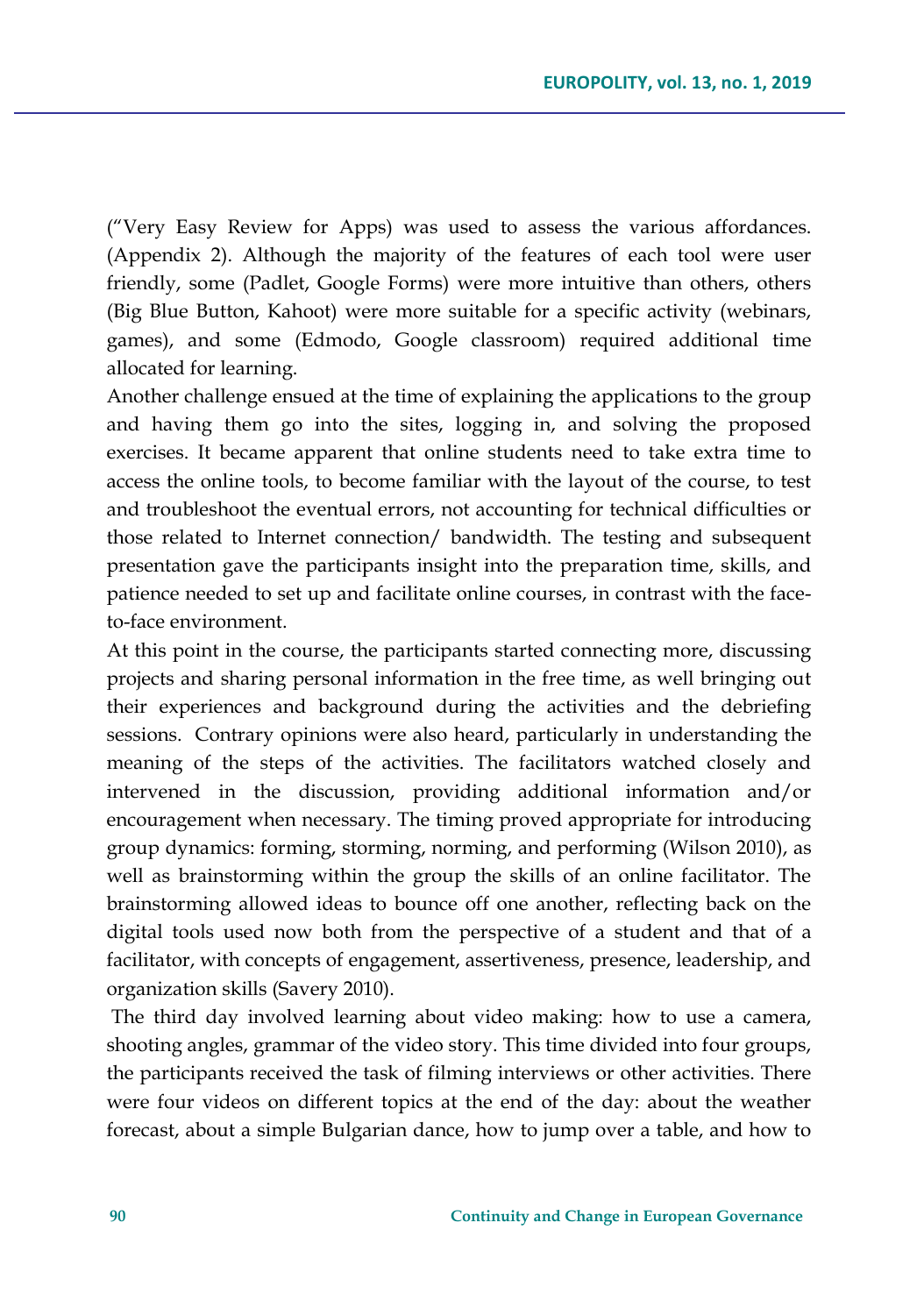play the wooden bricks game called "Jenga". The raw material filmed was edited and participants learned from their mistakes about the grammar of the story, presenting a context, shooting from different angles, video editing. In discussing each video, the participants learned together, building new knowledge and extracting meaning from each other's works. Personal preferences and feelings became visible on both sides of the camera; some participants voices their uncertainties in being on front of the camera, their discomfort at not knowing the answer to the questions or of being asked too personal a question, their lack of knowledge about shooting videos combined with their criticism at the end-results. Throughout the process, they asked for help and shared personal experiences, thus finding the "benefits of contributing and the value of learning from other[s]" (Wenger 2002, 86) which are indicative of the coalescing phase of CoP.

The fourth day began with a Moodle presentation, after which the participants split into groups to pursue individual projects. This time the split was voluntary, each person either presenting his/her own idea or joining an idea they felt they can contribute to. The next task was to write a plan, present it to the experts' team (communication, video production and user testing), and plan around specialists, time and equipment resources to produce an e-learning course: film, edit and create online content, upload it to an online platform and present it to a peer audience, all in one day and a half. A checklist (Appendix 3) was developed to help the participants decide on a topic and choose the adequate affordance to present it.

Five very different projects were created and uploaded on the Facebook group to be assessed by the facilitators and the other participants at the end of day five. Despite all the challenges and the short time, the participants worked as a team to bring to life projects that reflected the character and passions of the facilitator and approached a large range of subjects and tools: a blog about intercultural exchanges and the refugee experience, a Parkour demonstration, a public speaking course, an introduction to ergonomics and a sexual awareness questionnaire.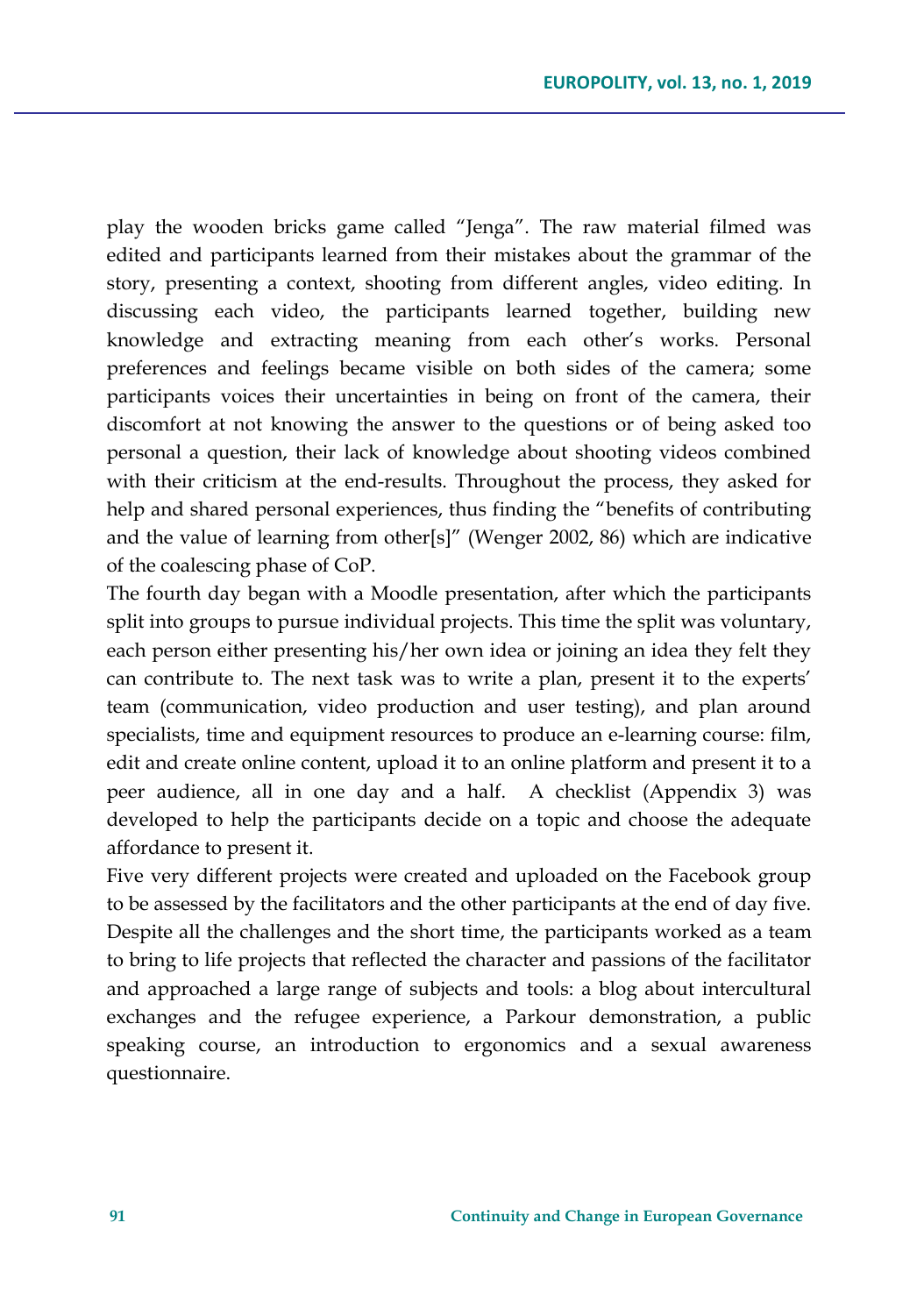## 4.2. The coalescing of a CoP

Although only six countries were designated, in reality the number of nationalities was larger and each participant came from a very different background within their own country. English was the common language, although it was a foreign language to all the participants. Despite the initial hesitance and sometimes the need for translation, soon the group start acting cohesively, with a joint purpose.

MC expressed her feelings eloquently– " For me is very difficult to be here…I don't like…for me it's very difficult to be here in front of the camera. I don't like…nothing and I am doing this…because…for my group.[…] we can talk about how to affront some difficult situations like this.[….] be here even if you want to run…this is my first experience…" Patience and connection, together with the safe environment created by trust, allowed MC to both express her fear and surpass it. She was very active during the presentation of the final projects, bringing examples of her own experience, both in Chile and Spain. She also shared her cultural shock when coming to live in Spain, despite the countries having a common spoken language. Embracing a different culture goes beyond the common language to shared stories and experiences. Creating a safe space to negotiate meaning and engage mutually in creating a shared repertory of stories and experiences (Wenger 1999) is the beginning of a CoP.

At a micro-level, the training course exhibited all the multicultural, multilanguage challenges apparent during the European integration processes.

One of the final projects touched on a very sensitive theme: refugees. M from the Greek island of Chios recounted how she and her mother were walking one day and they found a woman and her baby nearly drowning by the beach. They brought them out of the water and took them in, offering some food and clothes, despite being aware they were breaking the law and authorities finding out about it would land them in jail or worse. MA from Spain added to the topic by talking about her volunteering in the refugee camps where basic human values would be challenged on a daily basis.

Every one of the five final projects was an individual idea worked on collectively by the group. During the five days of the course, the participants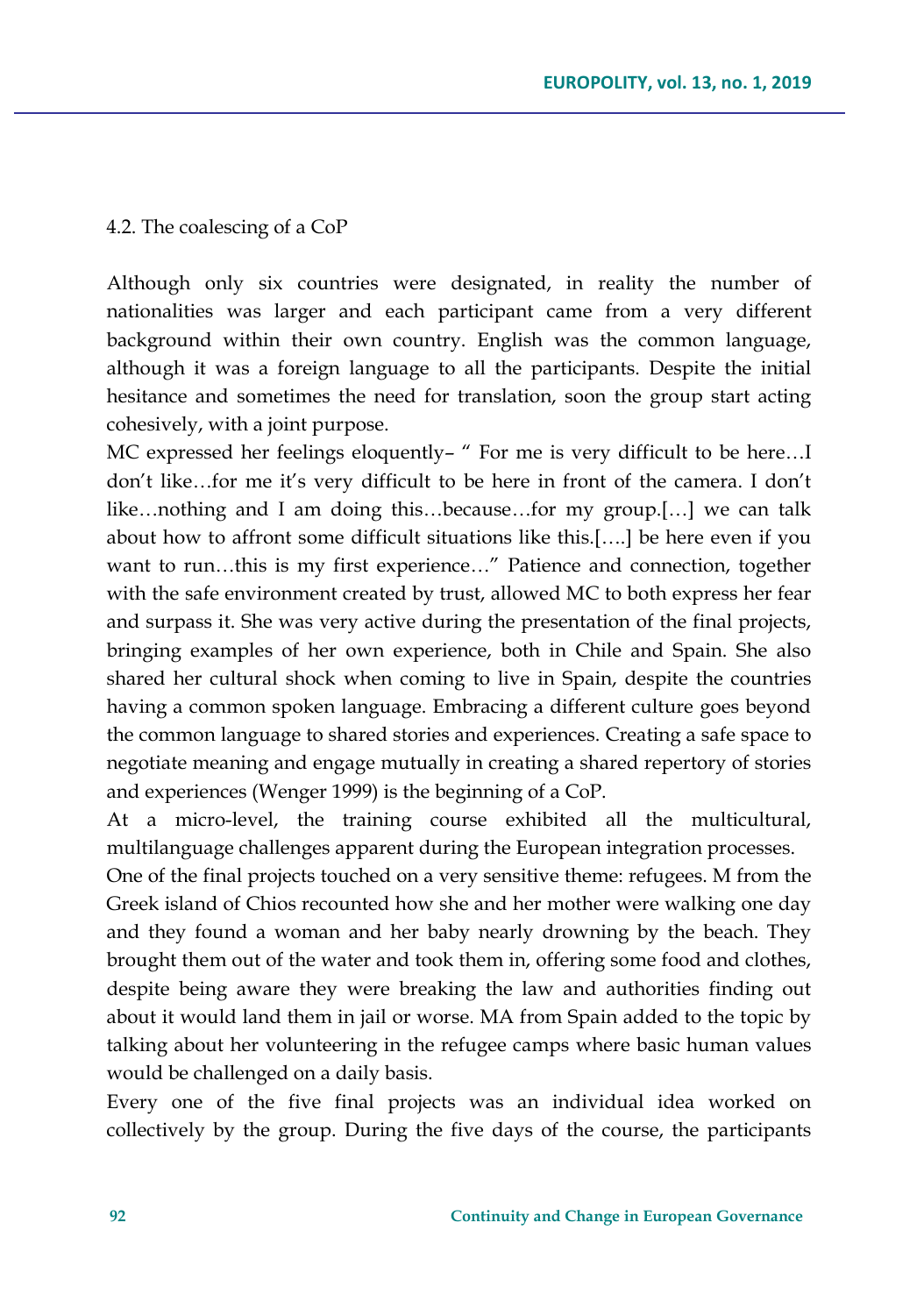shared stories on how "to be a volunteer in Palestine, how immigrant communities live in Greece, what prompted a young man from Kyrgyzstan to study in Europe, the passion for the Russian cuisine of an Italian young man who chose to go to a volunteer mission after finishing school, what are the working conditions and professional aspirations of a young midwife from Greece, how to radically change your life by choosing to live far away from your country, which were the disappointments of a young woman from Chile when she met the 'European dream'" (TB from Romania). The awareness and respect born from the personal shared backgrounds of each participant give a measure of the close connections and trust achieved in the emerging community

This proves the participants were all very involved with their stories and put effort and personal experience to work to create a learning experience for the rest of the group. The facilitators were involved emotionally because the subjects they choose to present were close to their heart and the intention was to bring a change to the society they live in. Some subjects were raised from the conversation of the participants during free time or lunch, taking advantage of the diversity of the group not only in terms of nationality, but also in terms of age and experience. From the beginning, the participants became very close in a space of mutual respect and trust and were able to tap into each other's lived experience to help with their chosen theme. While everyone was working on their own projects, some of the participants participated as guests on the other projects. No invitation was refused, and the comments indicated gratitude and desire to help, signaling trust and community coalescing (Wenger 2002). Furthermore, the realization of actual projects is another indication of a CoP: reification (Wenger 1999) in the form of online courses and additional documents. This required use of all the information and skills learned in the previous days, on top of personal creativity and collaboration. The group proved they learned and worked in collaboration successfully by using online tools to create artefacts, thus reifying the knowledge acquired through participation.

The feedback from the participants after the course revealed that "online tools, in the correct hands, can improve learning and be an opportunity" (MA from Spain); the new affordances "can really change the way we learn and the way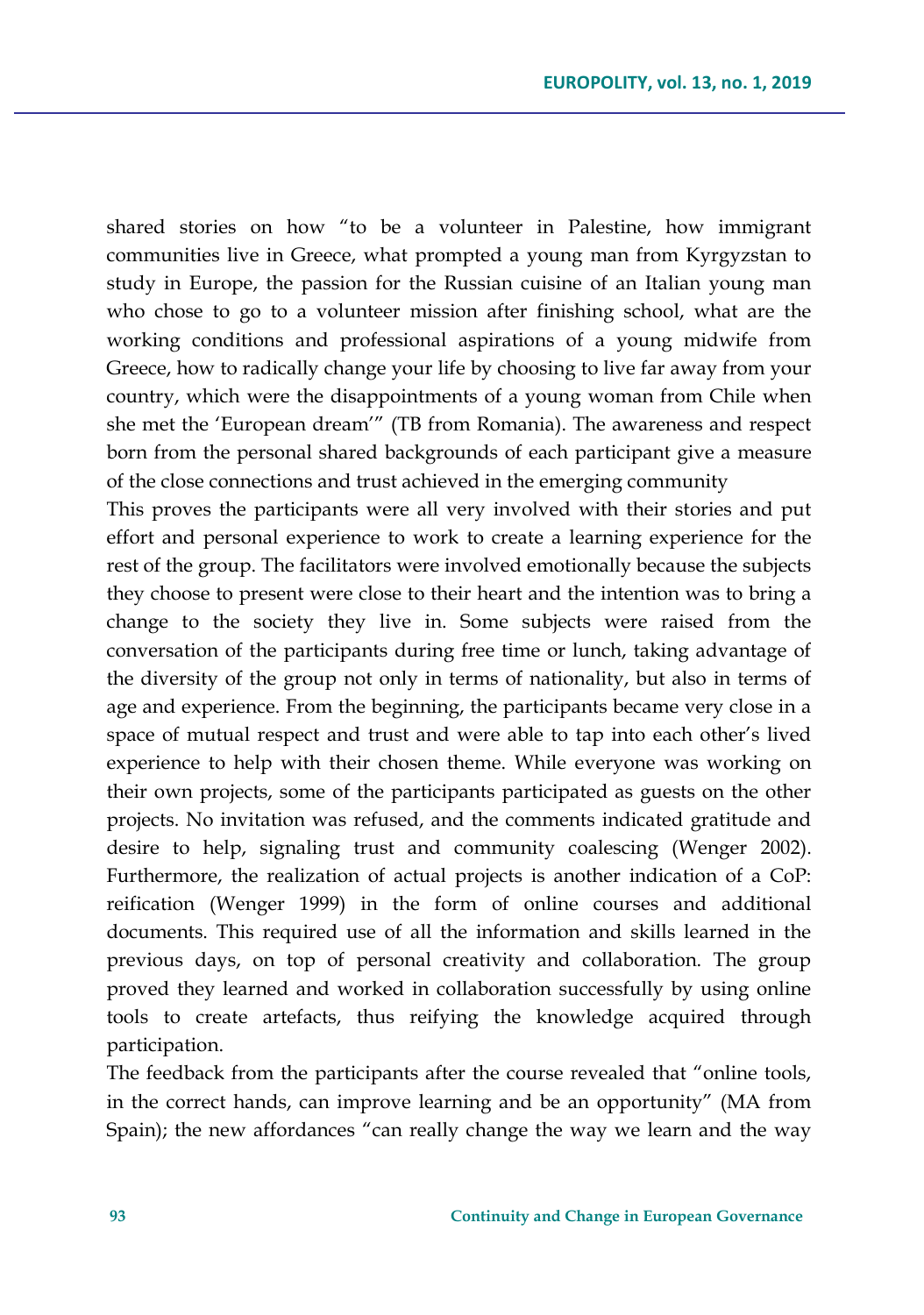we connect" (KD from Greece), they are a means to "be connected with [*the refugees*] past life, with family and friends who are far away" (MA from Spain). In the newly created community of learning, the takeaway was information on "the tools needed to create an online course and to present to my students a different view of the course using online tools" (AP from Romania). Furthermore, the stories and experiences shared become the common language of the incipient CoP, even more than English, emphasizing the importance of learning as a community (Pausan 2019 under review).

The sending organisations used blogs to disseminate the information about the course and its content, underlining that "digitalisation as of a process whose future is blooming in this century" and learning how to use the online tools and to have an active online presence contribute to "adaptability, as working with millennials involves constant change and innovation" (CL from Geyc Romania).

## **5.CONCLUSIONS**

5.1.Limitations

The experience has been viewed through the eyes of the researcher, whose experience and bias may have affected the conclusions. To mitigate bias, peer debriefing and an external auditor (Creswell 2002) have been used. Another limitation is the fact that this was a one week only course, with a small number of participants. Another instance of the same training will occur later in 2018. It will be interesting to observe, analyse, and compare the second group' s behaviour, as well the changes made by the host organization following the feedback of the participants, to the first iteration of the course.

#### 5.2.Recommendations for further research

This research gives valuable input into the kind of courses the European program does support, with impact on the future of education. Although the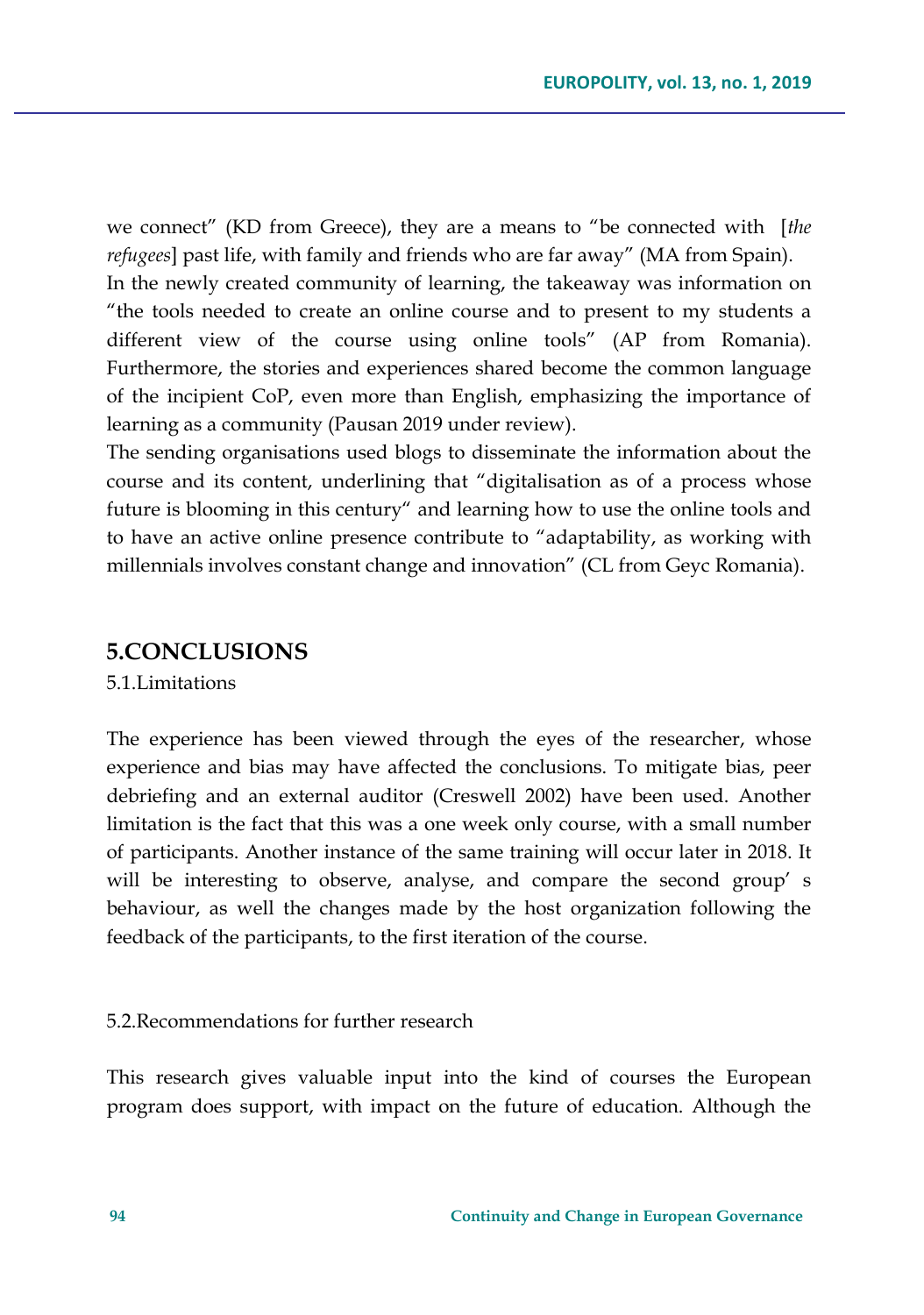course is for non-formal education, the same conclusions apply both to formal and non-formal education: the future is digital.

### 5.3.Conclusion

The future is now and digital tools are part of the new wave of education. In order for organisations to be successful in their activities and reach a larger audience, they must use online tools effectively and create a coherent digital presence. The first step is to become familiar with these tools, to be able to match the corresponding tool to the participants' needs. Learning in a social context and sharing personal experiences and backgrounds gives participants a sense of trust, which helps build connections that in turn create a community of learning (a potential CoP), where members learn in collaboration and respect for each other, as well as for the outcome. This type of projects proves the value of creating a space for trust and respect where community begins to bud in the relationships that form naturally between the participants.

Moreover, it is a statement of the global community of learning forming around the Erasmus program, where people with similar interests engage together in a joint enterprise to gain new skills and embrace a shared repertoire (Wenger, 1999) within the European shared territory. The Erasmus framework enables and sustains a European CoP.

The Facebook group is still active to-date, an active link between participants of different ages, genders and cultures embracing multiculturalism and inclusion in both physical and virtual environments. Each participated had a personal contribution in writing for the TurnOnline blog and the guidelines on work with online tools.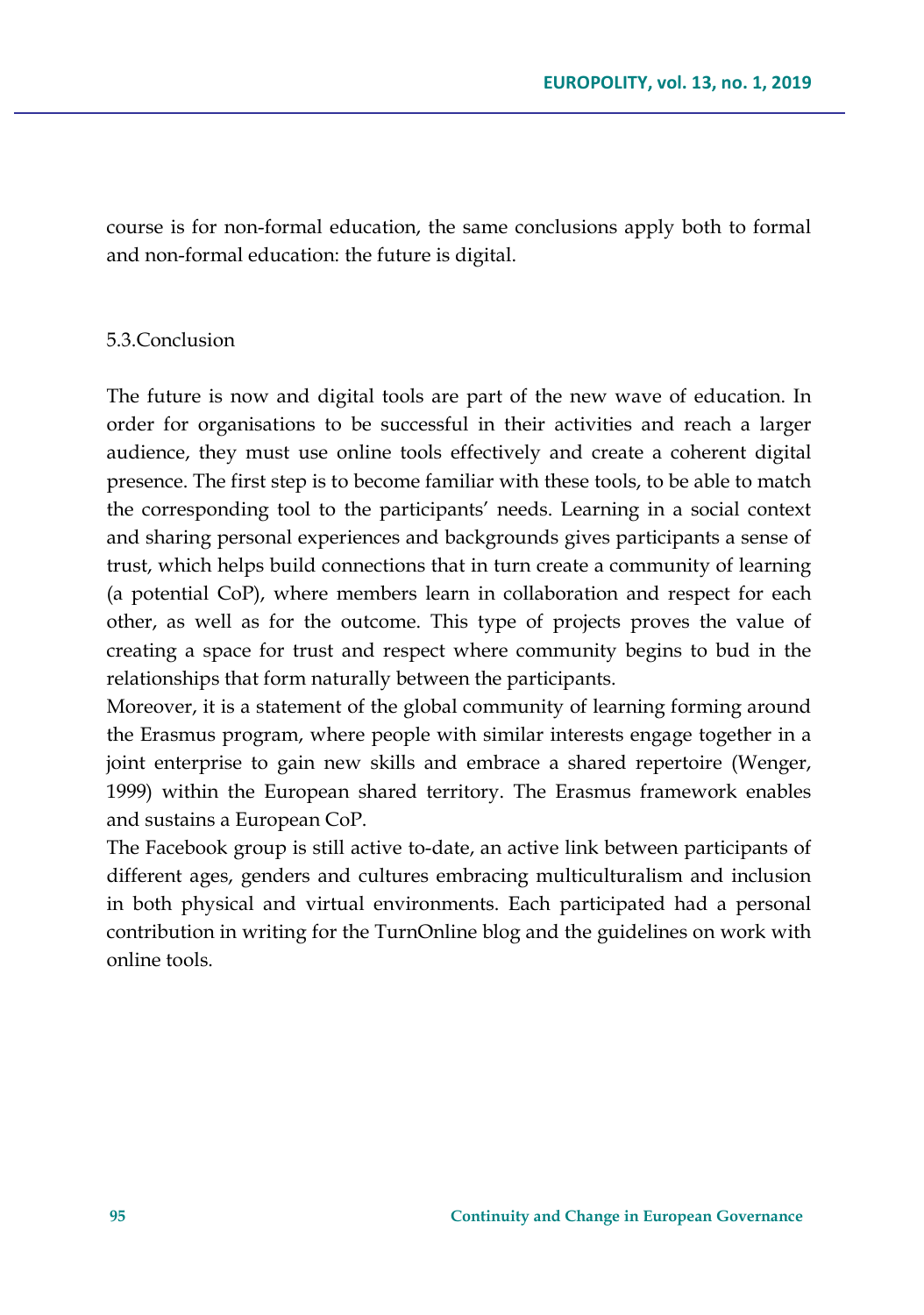# **ACKNOWLEDGEMENTS**:

The researcher would like to thank the organisers, especially iWith from Spain and its representative onsite AK, for their support and use of materials for the present article.

# **REFERENCES**

- Andrew, N. et al. 2009. "Developing professional identity in nursing academics: The role of communities of practice", *Nurse Education Today*. 29(6): 607–611. https://doi: 10.1016/j.nedt.2009.01.012.
- Bakhurst, D. and Shanker, S. 2001. *Jerome Bruner: language, culture, self. London*: Sage.
- Colardyn, D. and Bjornavold, J. 2004. "Validation of Formal, Non-Formal and Informal Learning: policy and practices in EU Member States", *European Journal of Education*, 39(1), pp. 69–89. https://doi: 10.1111/j.0141- 8211.2004.00167.x.
- Colley, H., Hodkinson, P. and Malcolm, J. 2002. *Non-formal learning: mapping the conceptual terrain. A Consultation Report*. Leeds: University of Leeds Lifelong Learning Institute. http://www.infed.org/archives/etexts/colley\_informal\_learning.htm.
- Creswell, J. W. 2002. *Research design : qualitative, quantitative, and mixed method approaches.* London: SAGE.
- Draper, D. C. 2013. "The Instructional Effects of Knowledge-Based Community of Practice Learning Environment on Student Achievement and Knowledge Convergence". *Performance Improvement Quarterly*. 25(4):pp. 67–89.

http://search.ebscohost.com/login.aspx?direct=true&AuthType=shib ,cookie,ip,url,uid&db=eric&AN=EJ996129&custid=s2888710

• Erasmus+. 2018. *Programme Guide.* https:// doi: 10.1109/CICEM.2013.6820130.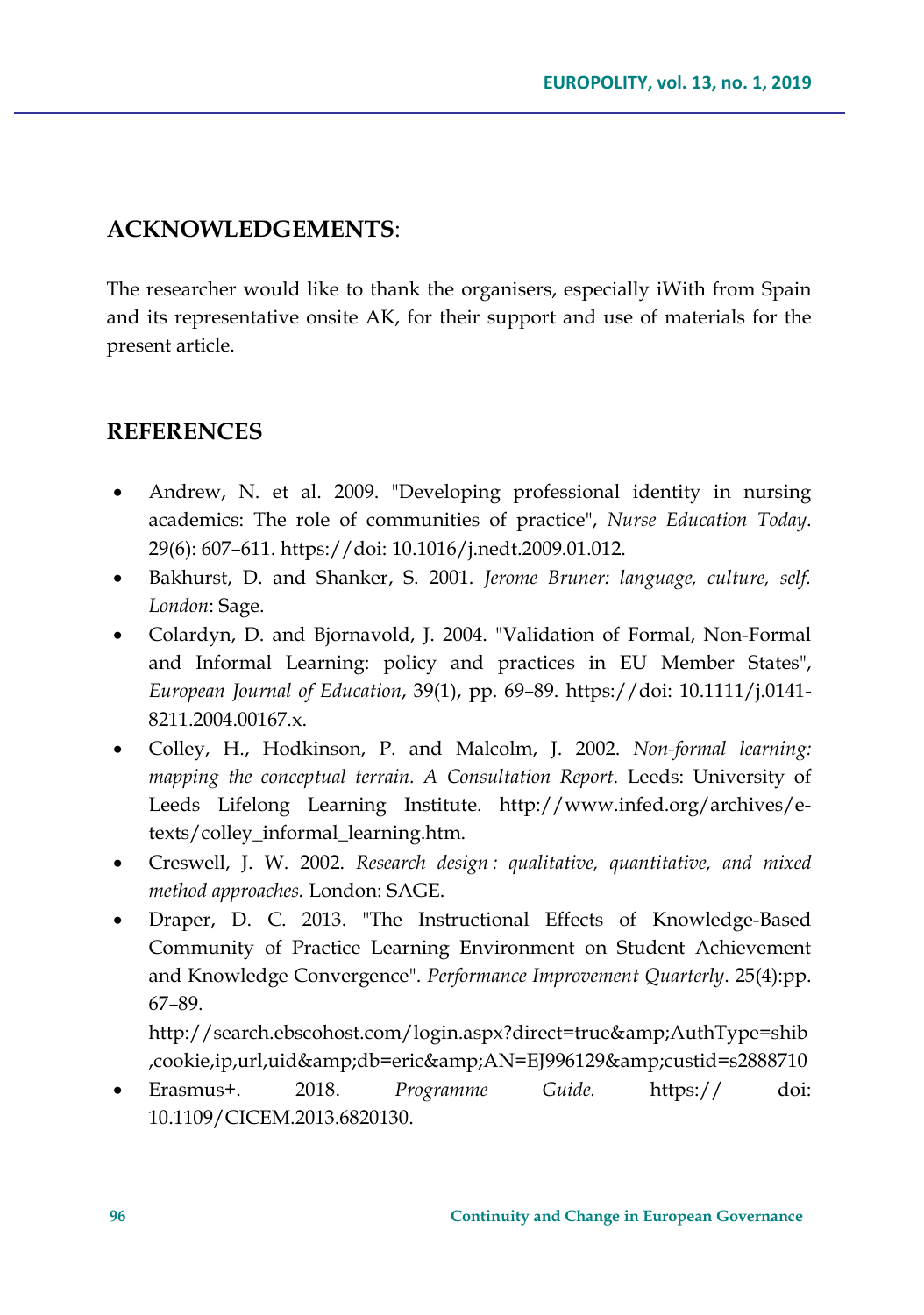- Kiviniem, J. and Tuominen, S. 2017. *Digital Youth Work - A Finnish Perspective.* 1stedn.Helsinki: Verke. https:// doi: 10.1007/978-1-4419-6278-2.
- Lave, J. 2002. *Situated learning : legitimate peripheral participation.* Cambridge: Cambridge : Cambridge University Press.
- McDonald editor, J. and Cater-Steel editor, A. 2017. *Implementing communities of practice in higher education : dreamers and schemers. Singapore*, Singapore : Springer.
- Osborne, R. 2014. *An ecological approach to educational technology : affordance as a design tool for aligning pedagogy and technology.* Accessed on 31 July 2018. https://www.researchgate.net/profile/Richard\_Osborne/publication/274 635924\_An\_Ecological\_Approach\_to\_Educational\_Technology\_Affordance \_as\_a\_Design\_Tool\_for\_Aligning\_Pedagogy\_and\_Technology/links/55241 4d40cf22e181e738823/An-Ecological-Approach-to-Educational-Technology-Affordance-as-a-Design-Tool-for-Aligning-Pedagogy-and-Technology.pdf
- Savery, J. R. 2010. "BE VOCAL : Characteristics of Successful Online Instructors", *Journal of Interactive Online Learning,* 9(2): 141–152. http://www.ncolr.org/jiol/issues/pdf/4.2.6.pdf.
- Scherer Bassani, P. B. 2011. "Interpersonal exchanges in discussion forums: A study of learning communities in distance learning settings". *Computers and Education. Elsevier Ltd,* 56(4): 931–938. https://doi: 10.1016/j.compedu.2010.11.009.
- STATISTA *The Statistic Portal 2018. Number of Facebook users worldwide 2008-2018 Statistic*. Accessed on 31 July 2018. https://www.statista.com/statistics/264810/number-of-monthly-activefacebook-users-worldwide/.
- The European Commission 2018 Europe 2020 strategy European Commission. Accessed on 16 August 2018. https://ec.europa.eu/info/business-economy-euro/economic-and-fiscalpolicy-coordination/eu-economic-governance-monitoring-preventioncorrection/european-semester/framework/europe-2020-strategy\_en.
- Wenger, E. 1999. *Communities of practice : learning, meaning, and identity*. Cambridge: Cambridge University Press.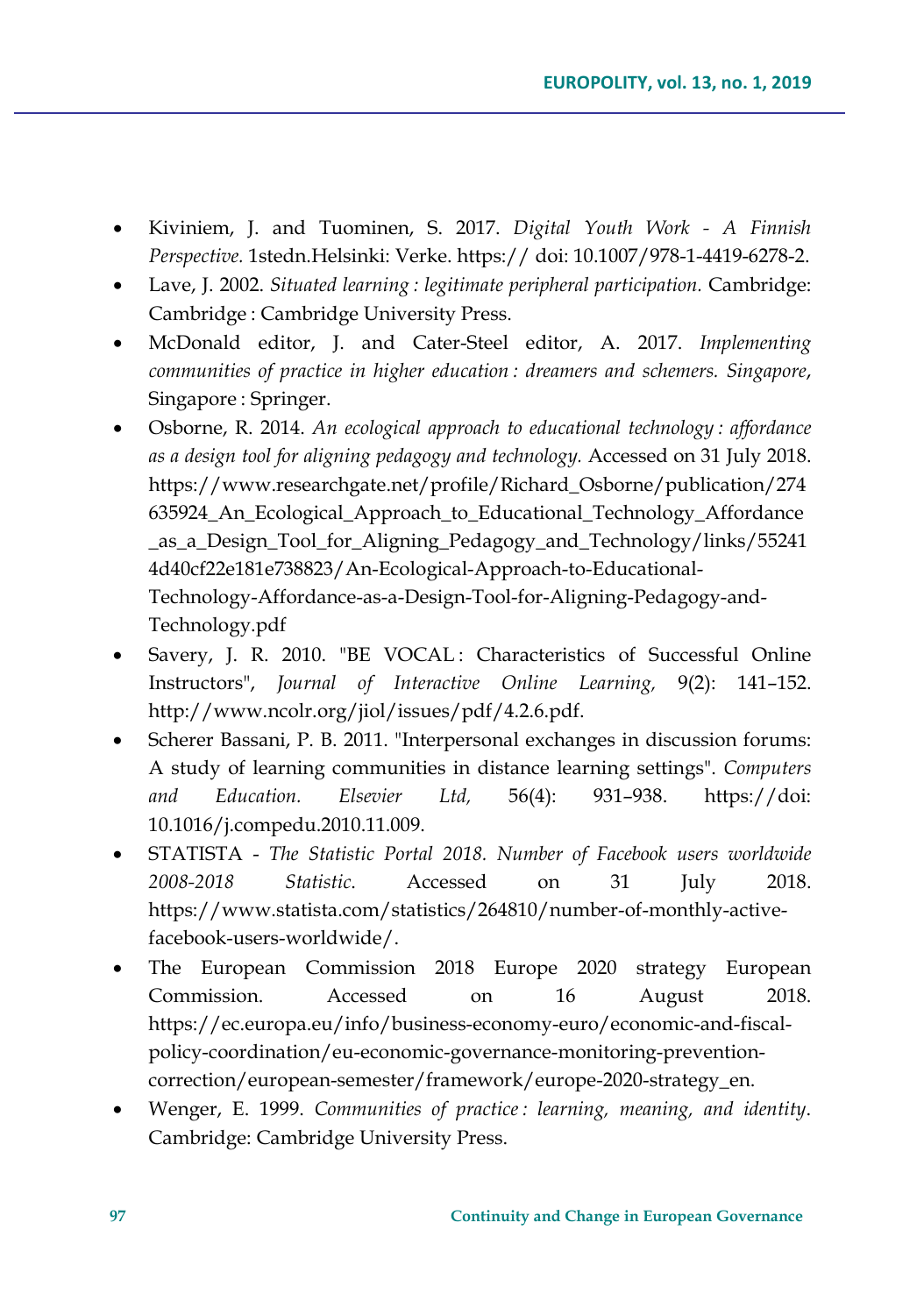- Wenger, E. 2002 C*ultivating communities of practice a guide to managing knowledge*. Boston: Harvard Business School Press.
- Wenger, E., Trayner, B. and de Laat, M. 2011. *Promoting and assessing value creation in communities and networks: a conceptual framework*. April. Ruud de Moor Centrum. https://doi: 978-90-358-1808-8.
- Wilson, C. 2010. *Bruce Tuckman's Forming, Storming, Norming & Performing: Team Development Model., Coaching Culture at work*: 1–4.

## **Appendix 1**

| Name       | Gender | Age | Country       | Background      |
|------------|--------|-----|---------------|-----------------|
| AP         | Female | 39  | Romania       | Teacher/trainer |
| TB         | Female | 29  | Romania       | <b>Business</b> |
|            |        |     | (Moldova)*    | management      |
| SN         | Male   | 18  | Poland        | Student (IT)    |
|            |        |     | (Kyrgyzstan)* |                 |
| EJ         | Female | 25  | Poland        | student         |
| KD         | Male   | 26  | Greece        | physiotherapy   |
| <b>MS</b>  | Female | 23  | Greece        | student         |
| MA         | Female | 25  | Spain         | youth worker    |
| MC         | Female | 35  | Spain         | youth worker    |
|            |        |     | (Chile)*      |                 |
| VI         | Female | 29  | Bulgary       | youth worker    |
| RY         | Female | 28  | Bulgary       | psychologist    |
| AL         | Male   | 22  | Macedonia     | volunteer       |
| MY         | Female | 22  | Greece        | volunteer       |
| ${\rm SP}$ | Male   | 23  | Italy         | volunteer       |

**List of participants** (initials only)

\*nationality

Trainers/ facilitators onsite: MA, TM, VB – Hungary; AK – Spain; AN – Ukraine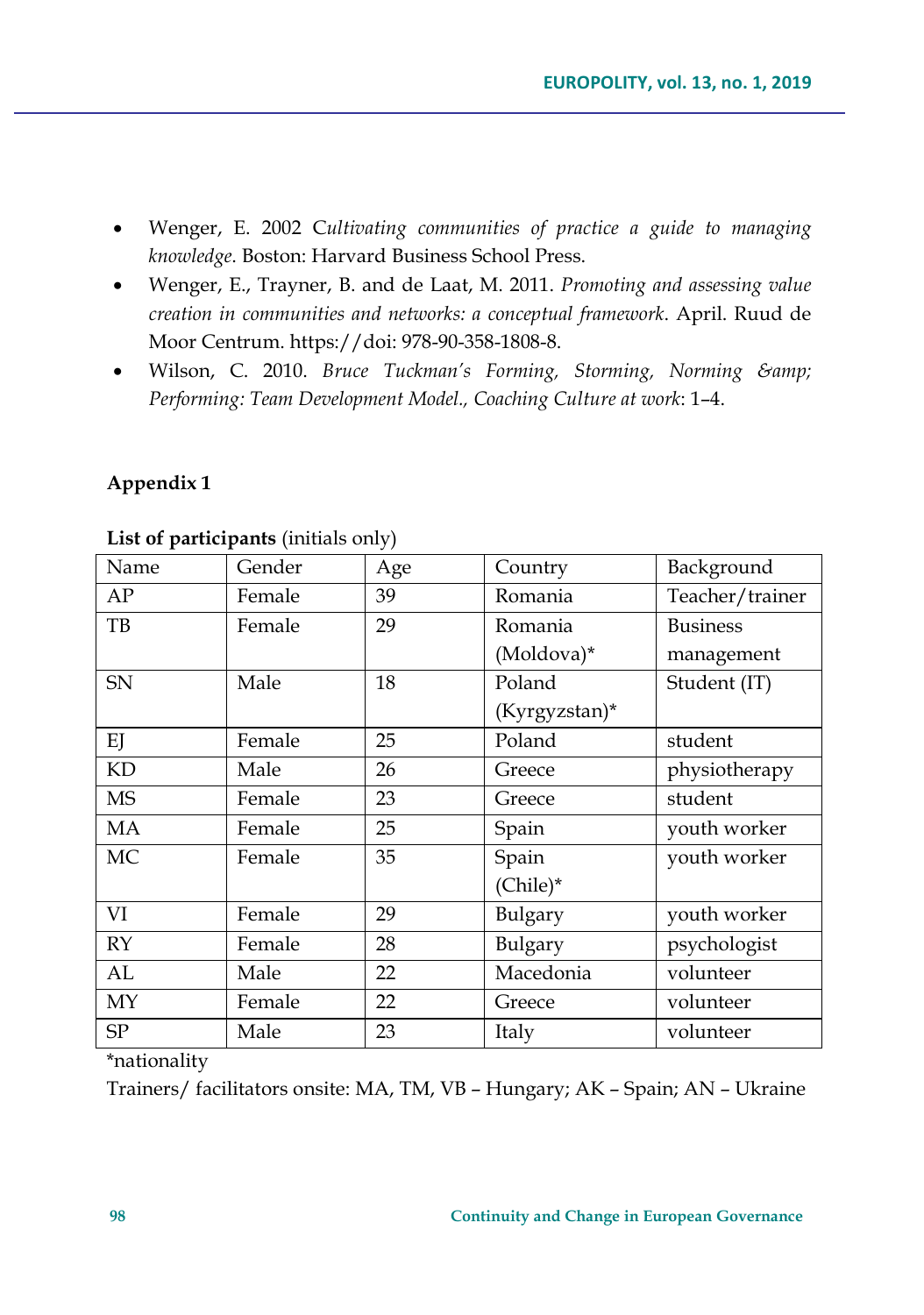# **Appendix 2**

**VERA** (Very Easy Review for Apps) **criteria** (developed by VB and Egyesek) **1 Name of the App or Platform**

# **2 What's the Aim or Purpose of the App or Platform?**

# **3 Overall, how do you rate the user-friendliness of the App or Platform?**

*Very Unfriendly | Manageable | Easy | It's a pleasure*

# **4 How much does it cost? How do you evaluate the price/benefit ratio?**

## **5 User Experience**

How do you feel while using it? What are your impressions? **Suggestions:** Intuitive | Clumsy | Smooth | Chunky | Hard | Easy as Checkers | Fun | Confusing | Complex | Disappointing | Amazing | etc. | etc. | etc. Describe your experience with this app in *a few words*.